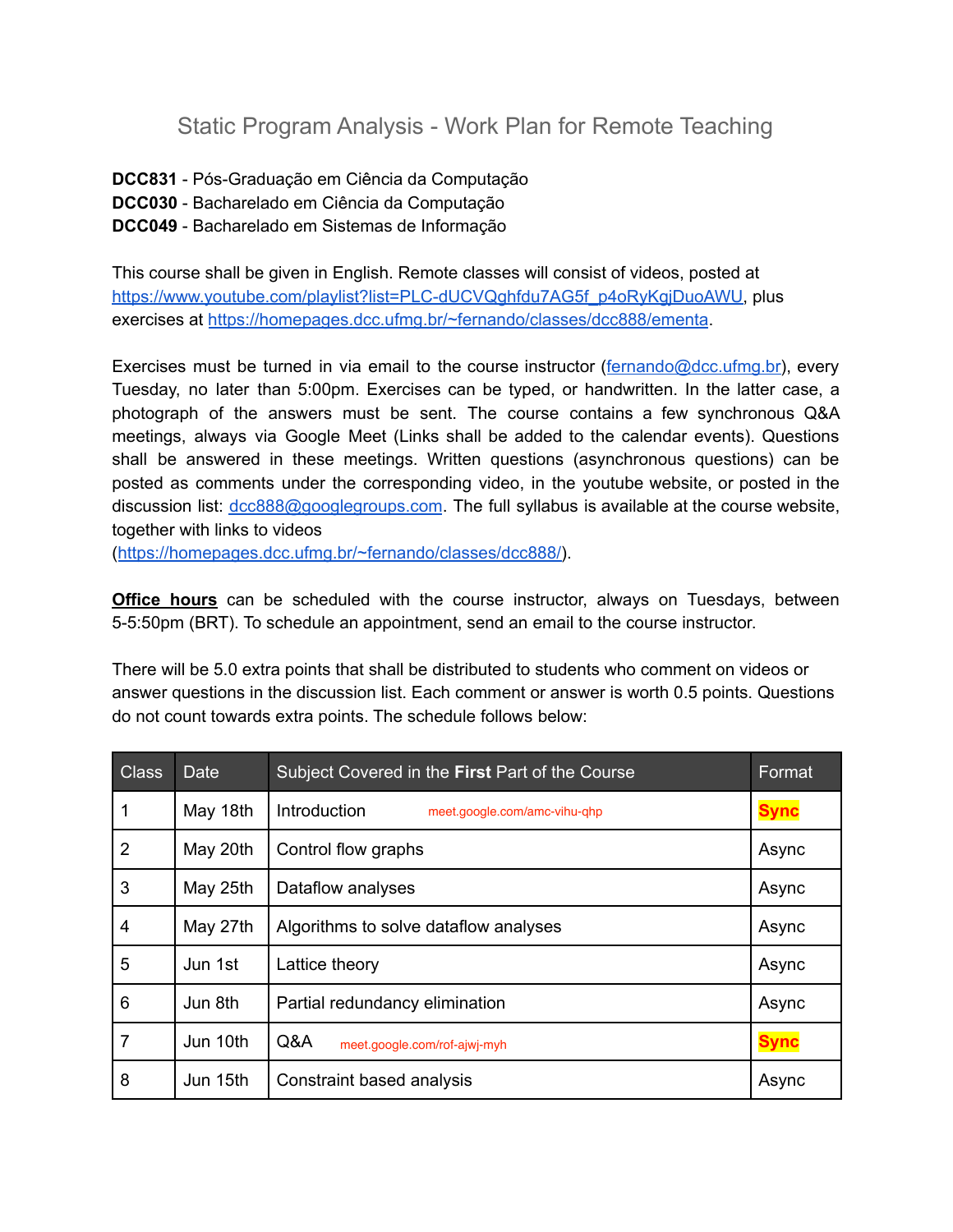| 9            | Jun 17th | Pointer analysis                                    | Async       |
|--------------|----------|-----------------------------------------------------|-------------|
| 10           | Jun 22nd | Loop optimizations                                  | Async       |
| 11           | Jun 24th | Static single assignment form                       | Async       |
| 12           | Aug 27th | Sparse abstract interpretation (Friday!)            | Async       |
| 13           | Jun 29th | Tainted flow analysis                               | Async       |
| 14           | Jul 1st  | Paper discussion<br>meet.google.com/uwf-mirp-qfp    | <b>Sync</b> |
| 15           | Jul 6th  | <b>Review class</b><br>meet.google.com/mii-cqfa-maf | <b>Sync</b> |
| 16           | Jul 8th  | Midterm exam                                        | Async       |
| <b>Class</b> | Date     | Subject Covered in the First Part of the Course     | Format      |
| 17           | Jul 13th | Range analysis                                      | Async       |
| 18           | Jul 15th | Program slicing                                     | Async       |
| 19           | Jul 20th | <b>Operational semantics</b>                        | Async       |
| 20           | Jul 22nd | Type systems                                        | Async       |
| 21           | Jul 27th | Mechanical validation of theorems with Twelf        | Async       |
| 22           | Jul 29th | Q&A<br>meet.google.com/apz-izpp-uyc                 | <b>Sync</b> |
| 23           | Aug 3rd  | Type inference                                      | Async       |
| 24           | Aug 5th  | Just-in-time compilers                              | Async       |
| 25           | Aug 10th | Register allocation                                 | Async       |
| 26           | Aug 12th | SSA-based register allocation                       | Async       |
| 27           | Aug 17th | Divergence analysis                                 | Async       |
| 28           | Aug 19th | Paper discussion<br>meet.google.com/keb-nupg-uyu    | <b>Sync</b> |
| 29           | Aug 24th | <b>Review class</b><br>meet.google.com/gsw-ovor-qyo | <b>Sync</b> |
| 30           | Aug 26th | Final exam                                          | Async       |